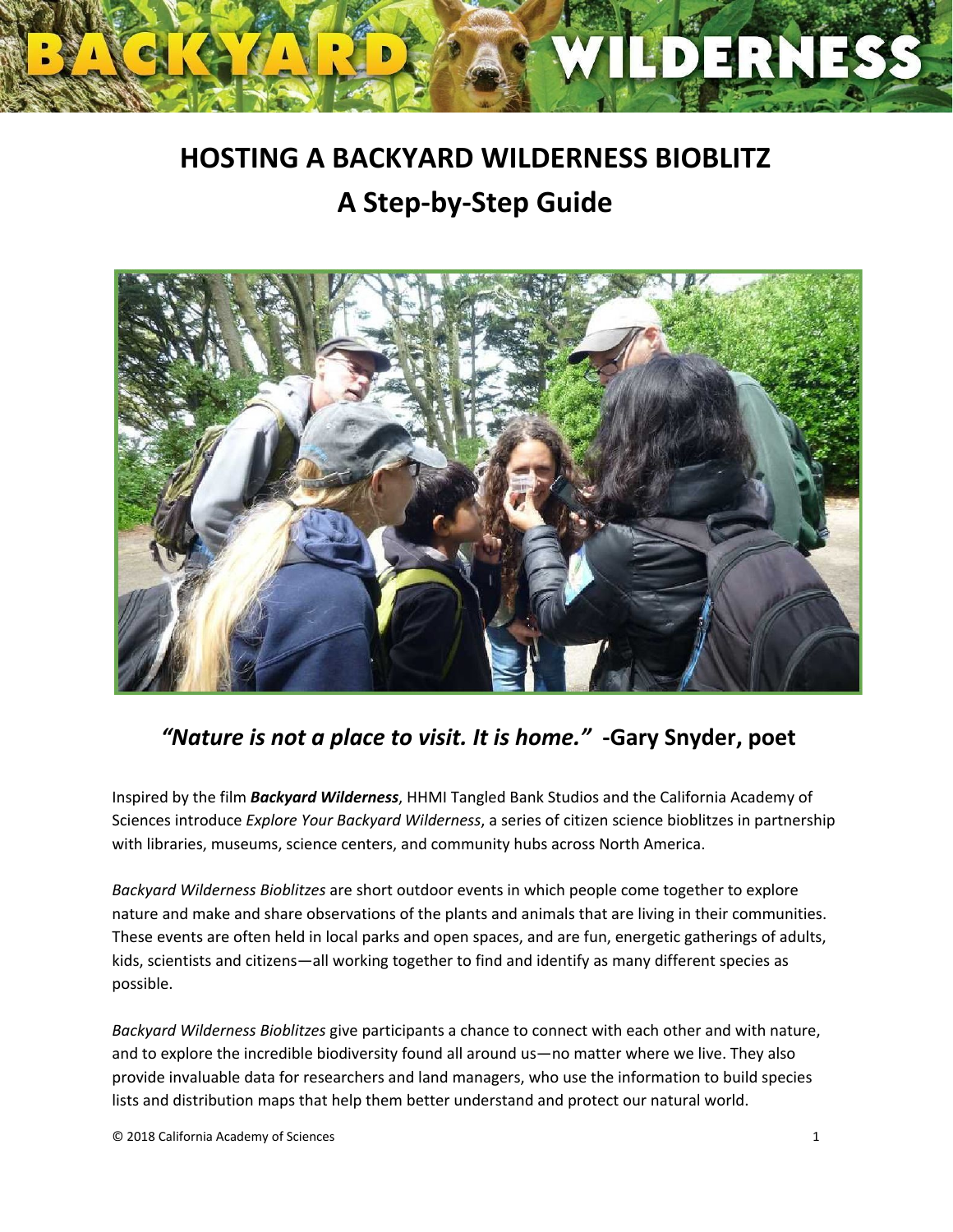*Backyard Wilderness Bioblitzes* are open to anyone, family-friendly, and powered by the popular citizen science app and web platform, iNaturalist. All people need to participate is their curiosity and their powers of observation. A smartphone, tablet, or digital camera will allow them to take photographs and make observations, and a bioblitz allows them to join with others in searching for species, even if they don't have a smartphone or camera of their own.

Through Backyard Wilderness Bioblitzes, participants will:

- Learn what plants, animals, and other living things are found in their neighborhoods and other favorite places.
- Meet others from their communities interested in exploring nature.
- Gain a new appreciation for the diversity of life all around them and discover that no matter where they live, they don't need to go far to find nature.
- Make and share nature observations using the iNaturalist app and/or website.
- Collect data that are important for better city planning, park management, conservation, and science.
- Learn about and field test the newest addition to the iNaturalist family, the kid-focused *SEEK* nature scavenger hunt app.

#### *WHAT IF MY PARTICIPANTS LACK DIGITAL TECHNOLOGY?*

Within this guide, we'll point you to digital tools such as [iNaturalist](https://www.inaturalist.org/) and SEEK by [iNaturalist,](https://www.inaturalist.org/pages/seek_app) which help you discover and learn about plants and animals found all around you and help document the natural world. These apps streamline the sharing of observations, but your participants do not need a smartphone or a tablet to share their nature finds - photos of plants and animals taken using a digital camera can be shared via the [iNaturalist](https://www.inaturalist.org/) website. Plus, most bioblitzes happen in groups, so even if someone does not have access to digital tools of their own, they can work with other team members who do. An iNaturalist login can be used by a family or group, so one person can help spot wildlife while someone else takes photos and uploads them. Or, team members can take turns in different roles. Make sure that as a facilitator, you recognize people without technology and pair them up with a group who does and a leader who can respectfully help manage this interaction. Many libraries, museums, and science centers have a set of iPads of Android tablets that can be used for public events like bioblitzes.

For those who want or need to be completely technology free, we also provide a *Field Guide & [Bioblitz](https://www.dropbox.com/sh/z9lnxrjai4srik9/AACYKimI_e5UeCjcuFIJQEHja?dl=0) [Bingo](https://www.dropbox.com/sh/z9lnxrjai4srik9/AACYKimI_e5UeCjcuFIJQEHja?dl=0)* card of plants and animals most often seen in your region. These Field Guide & Bioblitz Bingo cards are a fun way to engage participants of all ages, especially young people. The reverse side of each regional Field Guide is the Bioblitz Bingo card, formatted as a mini-field notebook that has space for bioblitzers to make sketches and take notes on what they find. And we also include a *[Guide](https://www.dropbox.com/s/x806ddgx5gcm7ub/North%20America%20Field%20Guide.pdf?dl=0) to the [Common](https://www.dropbox.com/s/x806ddgx5gcm7ub/North%20America%20Field%20Guide.pdf?dl=0) Plants and Animals of North America* with tips on how to look for different species. This guide can be used by all of your participants, whether they're using technology or not. Research your options and think about designing your programming to be accessible to as many people as possible.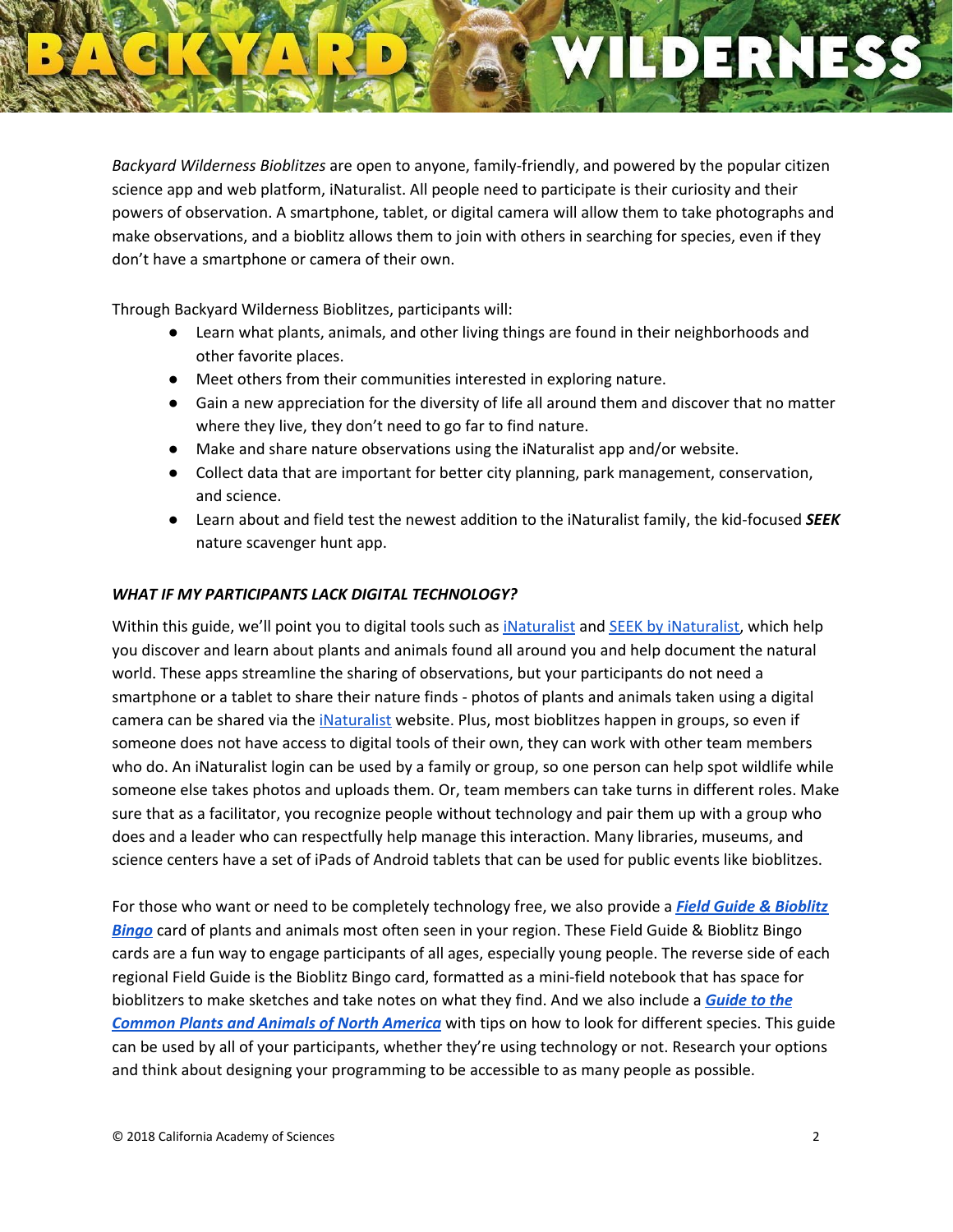# **THE BIOBLITZ TOOLKIT**

In this guide, you will find all the information and resources you need to host your very own *Backyard Wilderness Bioblitz*. Developed by the citizen [science](https://www.calacademy.org/citizen-science/) team at the California Academy of Sciences, these materials and methods are field-tested to ensure a rewarding and fun experience for organizers and participants alike. Together, we'll help you bring your community together and connect people to nature in their backyards, schools, parks, city streets, and anywhere else plants and animals can be found.

In addition to these materials, we will be hosting two Bioblitz Training Webinars. Join us live, or view them any time that's convenient as you plan your Bioblitz.

The Backyard Wilderness Bioblitz Toolkit includes:

- Hosting a Backyard Wilderness Bioblitz: A Step-by-Step Guide (this document)
- [iNaturalist](https://www.dropbox.com/s/xyfrw6vdigmddkz/2%29%20iNaturalist%20Guide.pdf?dl=0) Guide
- Bioblitz Planning [Checklist](https://www.dropbox.com/s/33dc25si8ja3u19/3%29%20Bioblitz%20Planning%20Checklist.pdf?dl=0)
- A slide deck to help you introduce bioblitzes and iNaturalist to your [participants](https://www.dropbox.com/s/w4u5sdsowsgs1qo/Slideshow%20Introduction%20to%20iNaturalist%20%26%20Bioblitzes.pptx?dl=0)
- A folder of [resources](https://www.dropbox.com/sh/l2voyawx8hfxw1y/AABeyl53VB_31fUI8dQFXA6Za?dl=0) to help set up your bioblitz
- A guide to the most [observed](https://www.dropbox.com/s/x806ddgx5gcm7ub/North%20America%20Field%20Guide.pdf?dl=0) species in North America, including tips on where to find them
- Field Guides & Bioblitz Bingo sheets for [different](https://www.dropbox.com/sh/z9lnxrjai4srik9/AACYKimI_e5UeCjcuFIJQEHja?dl=0) regions of the United States and Canada
- A [customizable](https://www.dropbox.com/s/3wgkkmrtyha8f8f/Bioblitz%20Flyer%20template.pptx?dl=0) template for bioblitz flyers
- **SEEK [Guide](https://www.dropbox.com/s/ipjvtpha4koxyhm/5%29%20SEEK%20by%20iNaturalist.pdf?dl=0)**



 $D = 3N$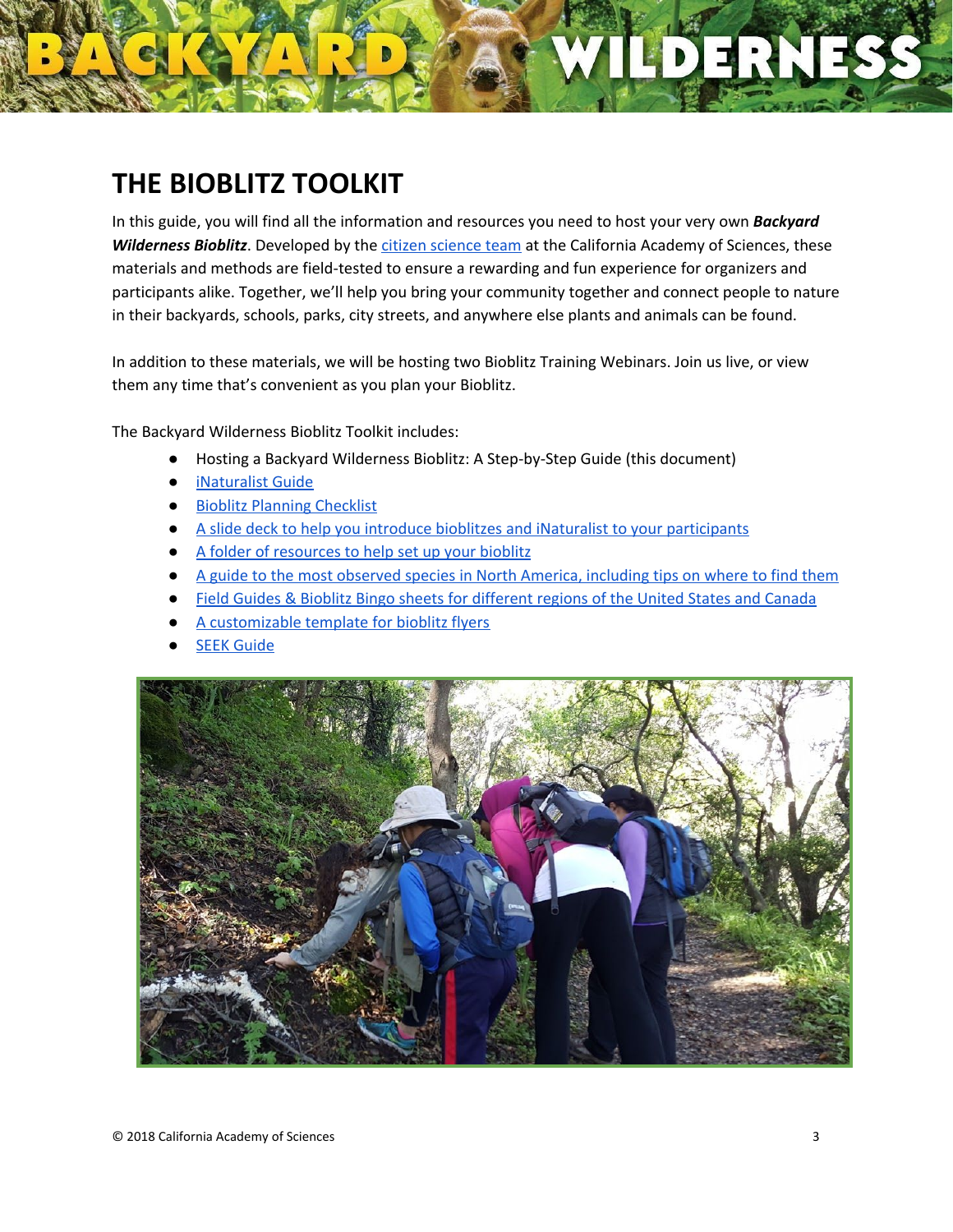# **STEP-BY-STEP**

#### *KEY COMPONENTS OF A SUCCESSFUL BIOBLITZ*

- A park or open space to explore
- A place to meet at the beginning of the bioblitz and afterwards for the Wrap Session
- Partners to help bring different strengths to your event.
- Group leaders who are comfortable using iNaturalist
- An energetic facilitator who will introduce the bioblitz and run the Wrap Session
- An iNaturalist bioblitz project page
- Snacks to fuel your bioblitzers
- Good communication and flexibility

This Guide is part of the Bioblitz Toolkit and should be used in conjunction with the other toolkit components, including the *Bioblitz [Planning](https://www.dropbox.com/s/xrokelk0k928584/3%29%20Bioblitz%20Planning%20Checklist.pdf?dl=0) Checklist* and the *Bioblitz Roles and [Responsibilities](https://www.dropbox.com/s/0ey60h7lzshirnj/4%29%20Bioblitz%20Roles%20%26%20Responsibilities%20Worksheet.pdf?dl=0) [Worksheet](https://www.dropbox.com/s/0ey60h7lzshirnj/4%29%20Bioblitz%20Roles%20%26%20Responsibilities%20Worksheet.pdf?dl=0)*.

#### *IN ADVANCE*

#### **1.** *PICK A PARK OR OPEN SPACE TO EXPLORE*

Is there a park or open space near your location? Bioblitzes can happen in city parks, green belts and even along neighborhood streets. Think about interesting locations that are easy to get to on foot, by public transportation, or have available parking. Where do people spend time outside in your community? Is there a forest; a riverside park; a community garden; a place people hike? If you aren't sure how to choose a place, ask your local parks department for advice.

You can also use *[iNaturalist](https://www.inaturalist.org/)* to see where people have already made observations in your community. Go to the [observations](https://www.inaturalist.org/observations) page and zoom into your city or town. Look for areas with lots of pins, which represent observations. Those observations can give you an idea of what might be seen in that park, if you haven't been there. Similarly, you might want to search iNaturalist for parks and open spaces in your community that don't have many observations, so that your bioblitz can add new information about the nature in your town. You can hold a bioblitz anywhere there are plants and animals—even on the grounds of your library, museum, or community center.

#### *A huge motivator for citizen science volunteers is being able to contribute to meaningful research.*

Backyard Wilderness bioblitzes are all about helping people discover their local nature, but city managers will often use iNaturalist to access the data and information that is produced as well. The data you collect with your community members helps with local science, planning, and conservation, and is also open and available to researchers all over the world and shared with global biodiversity databases. So the bioblitz is for both engagement and high quality data generation. The primary data output of a bioblitz is the beginnings of a species list, so if a park has never had a biological inventory done (or had one done a long time ago), the bioblitz can help get that started.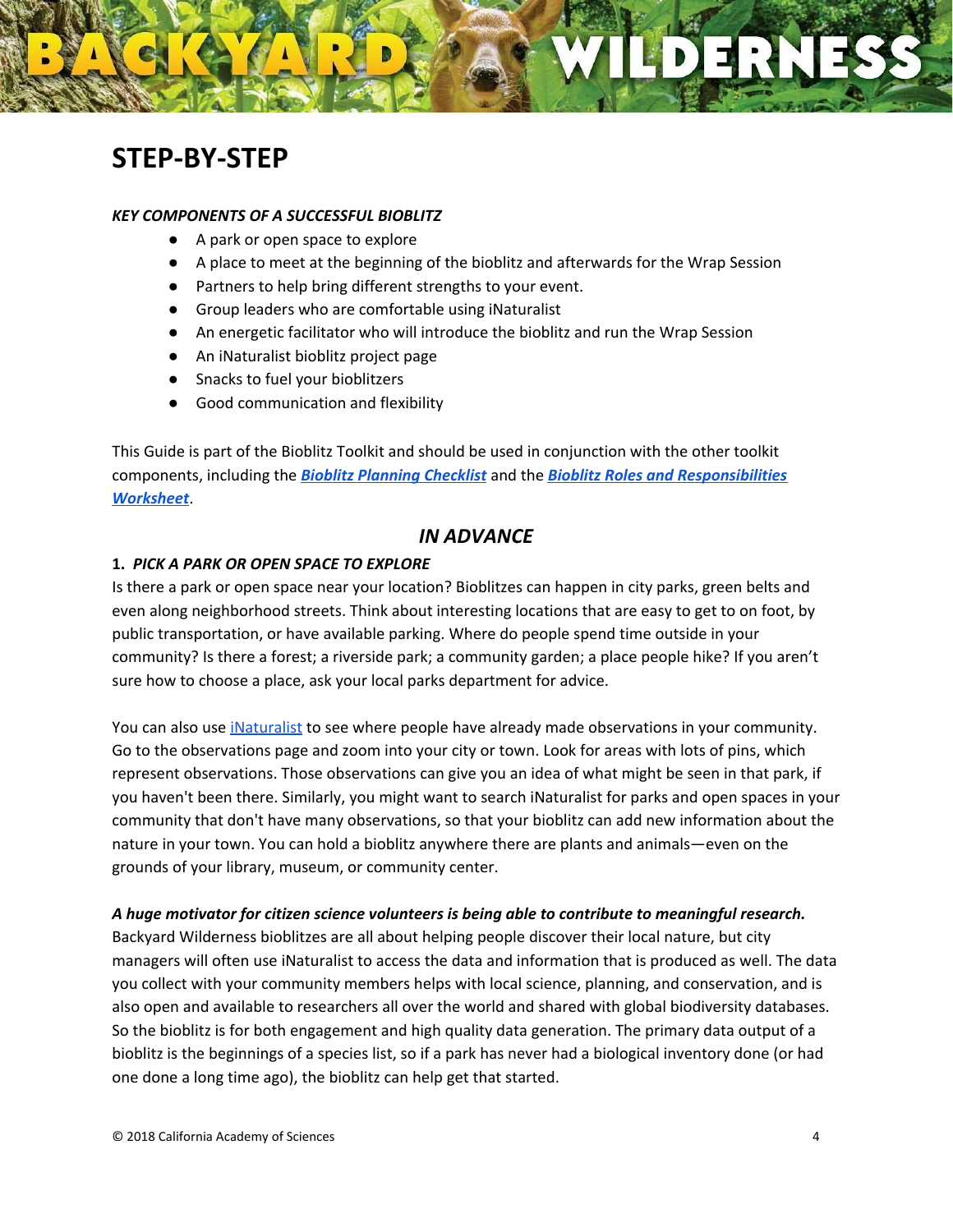Once you've chosen your area to explore, do a site visit to plan out your event. On the day of the bioblitz, you'll divide the area into smaller zones to be explored by different groups. Having sub-areas allows you to cover more of the overall area and minimizes the chance of duplicate observations. A site visit will help you decide the best way to divide up the groups during the bioblitz.

#### **2.** *CHOOSE A MEET-UP AND WRAP SESSION LOCATION*

For your meeting spot, choose a location near the area you will be exploring where participants can safely meet to get oriented, sign any waivers you may have, download the iNaturalist app if they haven't already, and get their introductory briefings.

*After* the bioblitz, the main purpose of the Wrap Session is to get the participants to upload their observations and share their finds with each other. The ideal location will have strong wireless that is designed for group use. Providing Wi-Fi allows people to upload without using their phones' data plans. We recommend testing the Wi-Fi prior to the bioblitz with as many devices at once as possible. It's also helpful (but not essential) to have a computer and projector, so that the whole group can see the iNaturalist project page as the data gets uploaded.

Ideally the wrap session will be in the same location as, or very near to, the area you explore together. The farther people have to go, the fewer will show up for the wrap session.

#### **3.** *FAMILIARIZE YOURSELF AND YOUR TEAM WITH INATURALIST*

In order to host a bioblitz, you will want to register on iNaturalist and make sure that you and your team are comfortable using it and teaching others how to use it. The best way to become familiar with iNaturalist is to use it! Take a walk around your neighborhood or try it out on your site visit to your bioblitz location. Challenge yourself to make 20 observations and try to find and photograph at least three animals. Try adding observations directly through the app and also make observations by choosing photos from your camera roll. See how the AI Species Suggestion feature works. Upload your observations. Bring along a digital camera and upload your observations to the iNaturalist web site when you get back to your computer. Check for any comments and identifications on your observations once they've been submitted. Has anyone identified your finds? Continue to use iNaturalist until you feel comfortable enough to teach someone else.

For a detailed walk-through on how to use iNaturalist, see the *[iNaturalist](https://www.dropbox.com/s/xyfrw6vdigmddkz/2%29%20iNaturalist%20Guide.pdf?dl=0) Guide* document in the *[Bioblitz](https://www.dropbox.com/sh/jubammmw5qpw8vi/AAAwY190we5FJK0MtNrYxILLa?dl=0) Toolkit folder*.

#### **4.** *ENLIST LOCAL PARTNERS*

- Nature Centers and Environmental Organizations
- Science Museums and Botanical Gardens
- Colleges and Universities
- Schools and Camps
- Volunteer Groups
- "Friends of" groups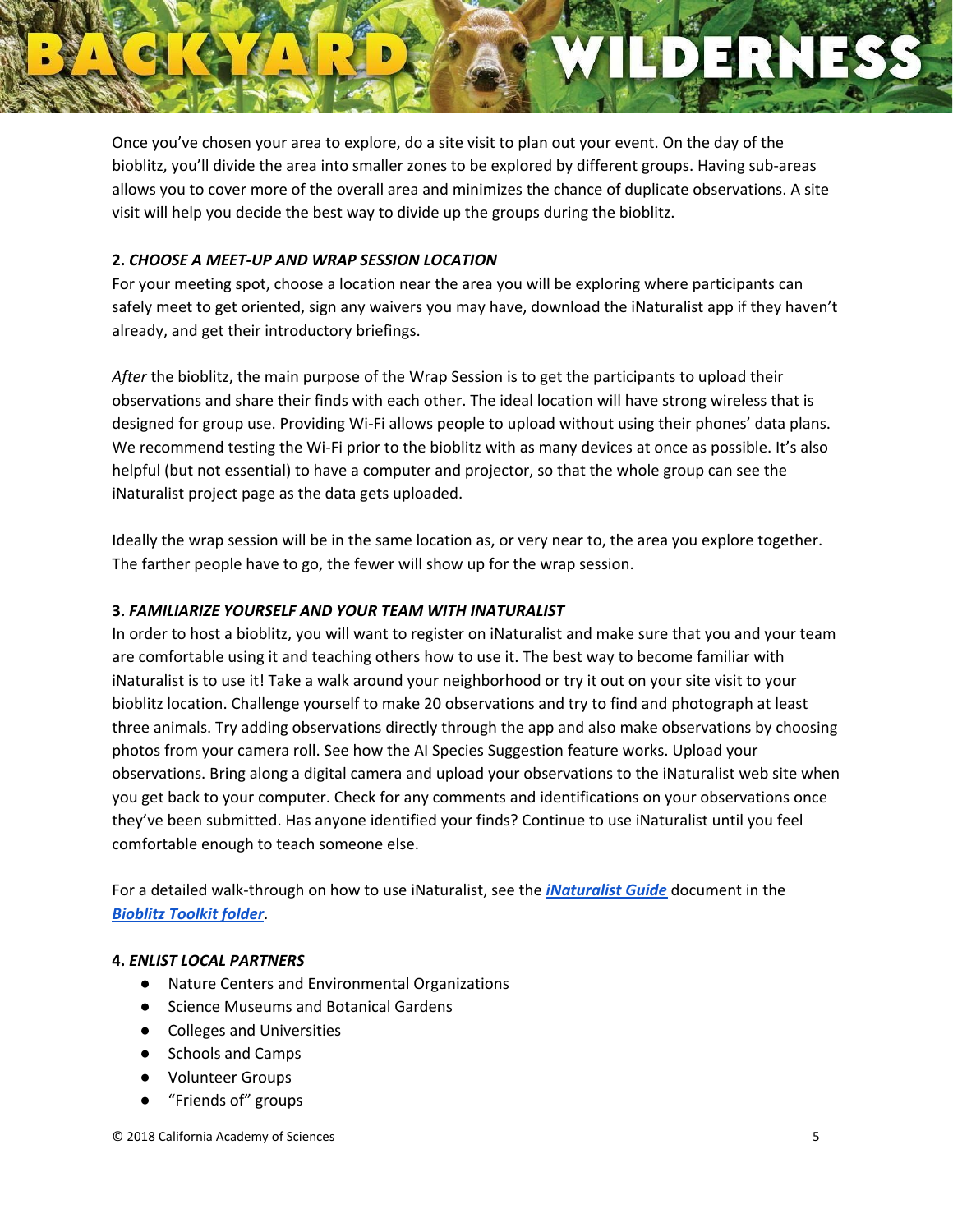Working in partnership with other local groups is a great way to build community and bring all kinds of expertise (plants, birds, fungus, history, iNaturalist, etc.) to your event. Partners can also help get the word out to different constituencies to ensure a good turnout.

Does the local park have a "friends of" group? How about people who do restoration or lead nature walks? Other local groups with a volunteer base, like an Audubon Society or a local chapter of the Native Plant Society, may have people who can help.

The right partners will help you cover all bases, especially if you are a first time bioblitz leader. If potential partners you're reaching out to have not participated in bioblitzes before and would like to learn more, you could send them the *[Introduction](https://www.dropbox.com/s/w4u5sdsowsgs1qo/Slideshow%20Introduction%20to%20iNaturalist%20%26%20Bioblitzes.pptx?dl=0) to iNaturalist and Bioblitzes Slideshow* for a quick overview. Use the *Bioblitz Roles and [Responsibilities](https://www.dropbox.com/s/0ey60h7lzshirnj/4%29%20Bioblitz%20Roles%20%26%20Responsibilities%20Worksheet.pdf?dl=0) Worksheet* to manage partner roles during the bioblitz.

#### **5.** *RECRUIT TEAM LEADERS*

You can find leaders from within your own organization, from your bioblitz partners, or from others who know the area. You can also reach out to the most active iNaturalist users in your area (see the *[iNaturalist](https://www.dropbox.com/s/xyfrw6vdigmddkz/2%29%20iNaturalist%20Guide.pdf?dl=0) Guide*) to see if they're available to help lead. On the day of the bioblitz, each group will have a team leader or pair of co-leaders. Team leaders should be comfortable using iNaturalist so they can help others in their group, have some natural history skills and knowledge, know the area, and be willing to model how to search and make observations.

Leaders do not have to be taxonomic experts (specialists who know a lot about one group of plant or *animals), but if they are, they should think about how to share their knowledge without turning the bioblitz into a guided nature walk.*

Team leaders should know:

- How to model searching and observing
- How to use iNaturalist
- Where to go
- When to come back
- To remind people to upload their finds

Leaders can be taxonomic experts, seasoned iNaturalist users, park rangers, naturalists, environmental educators, teachers, professors, graduate students, etc. Leaders need to provide space for participants to feel empowered to make observations on their own, but should be prepared to assist if anyone needs help figuring out what they should actually do. We often try to have co-leaders with complementary expertise so that they can work together to manage the group and share information in a more informal way, instead of becoming "guides." For example, a librarian who spends a lot of time in the park being bioblitzed might co-lead with a local naturalist. Together the leaders can model good naturalist skills, show participants how to use iNaturalist, and are familiar enough with the area to get everyone back to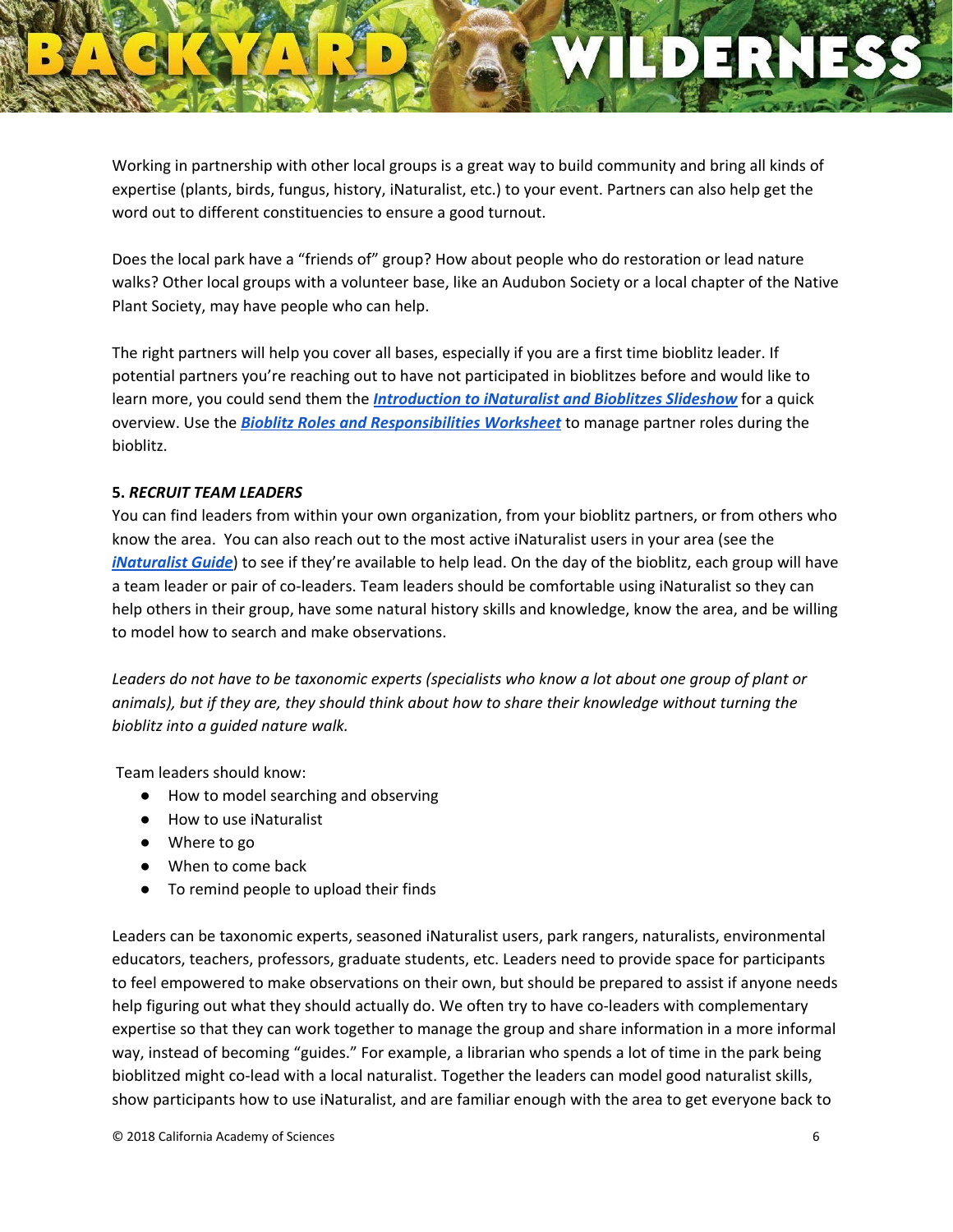the wrap session on time. If leaders—or any participants—can identify plants and animals found during the bioblitz, they can and should share that information. They can help on the trail (but be careful not to turn the experience into a guided nature walk) and also assist during wrap session, when they can make identifications and answer questions. If leaders have not used iNaturalist before the bioblitz, you can send them the *[iNaturalist](https://www.dropbox.com/s/xyfrw6vdigmddkz/2%29%20iNaturalist%20Guide.pdf?dl=0) Guide* and the *[Introduction](https://www.dropbox.com/s/w4u5sdsowsgs1qo/Slideshow%20Introduction%20to%20iNaturalist%20%26%20Bioblitzes.pptx?dl=0) to iNaturalist and Bioblitzes slideshow*.

Make sure your leaders keep an eye out for people without devices or cameras, and pair these folks up with others who do have devices so that everyone can get the full experience.

We recommend setting up your groups by area, designating portions of the park for each group to bioblitz. That way, each group will be looking for and documenting everything they possibly can—from plants to insects to mammals and more. Depending on your participants, it's also a good idea to have a group that is more young kid-focused: not hiking very far, staying close to bathrooms, using the the *[Field](https://www.dropbox.com/sh/z9lnxrjai4srik9/AACYKimI_e5UeCjcuFIJQEHja?dl=0) Guide & [Bioblitz](https://www.dropbox.com/sh/z9lnxrjai4srik9/AACYKimI_e5UeCjcuFIJQEHja?dl=0) Bingo sheets* and the *[SEEK](https://www.dropbox.com/s/ipjvtpha4koxyhm/5%29%20SEEK%20by%20iNaturalist.pdf?dl=0) app*, and maybe utilizing some hands-on equipment (magnifying boxes for insects, nets to look for stream critters, etc.).

Recruit enough leaders that you can have groups of 5-10 people. It's always better to recruit more leaders than you will need and let leaders know they may join another group, depending on attendance.

It also helps to designate one person to stay at your sign-in location for the duration of the bioblitz, to help direct late-comers, answer questions, and remind people who need to leave early to upload and share their observations. Use the *Bioblitz Roles and [Responsibilities](https://www.dropbox.com/s/0ey60h7lzshirnj/4%29%20Bioblitz%20Roles%20%26%20Responsibilities%20Worksheet.pdf?dl=0) Worksheet* to manage leader roles during the bioblitz.

#### **6.** *SET A DATE & TIME*

Choose a time that works best for you and your partners and make sure your date does not overlap with any other local events that may compete for people's attention. Think about when plants will be flowering, summer vacations, school breaks and holidays, weather, etc. Also think about who will be attending—school or camp groups would be available at different days and times than families.

Remember that the easiest organisms for people to photograph on their phones are plants, and that plants are easiest to identify when they're flowering or fruiting. Also, you'll get more people showing up and willing to use their smartphones when it's not raining! If you choose a date when rain (or other inclement weather) might be a possibility, work with your partners to make a communication plan for the day. The plan should cover when you will make the decision to postpone and how you will notify registrants if your event is postponed? Let your partners and participants know ahead of time about the plan. It's also a good idea to choose a rain date when you first start your planning.

Determine how long you want your bioblitz to run. Half day bioblitzes—between 2 and 4 hours—seem to be the best for busy families. You could also host a long event spanning 14-24 hours, but these are quite different to manage. With longer bioblitzes, you should plan to have registered shifts—a morning group, an afternoon group, an after dark group (if you're going to look for owls/bats/moths/etc.)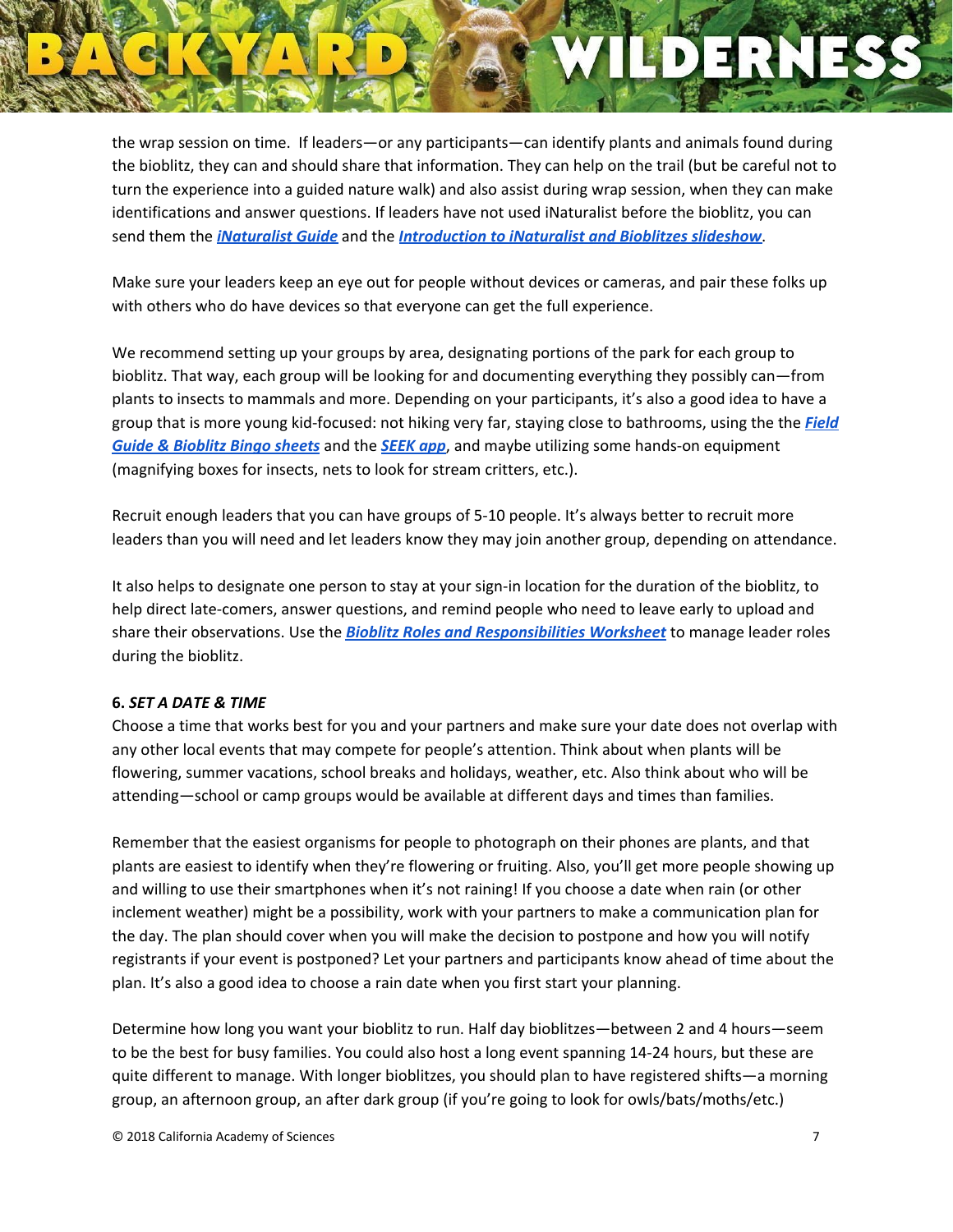

You may also want to hold short wrap sessions after each shift. An interesting thing we've noticed, though, is that we usually end up with similar numbers of observations and species, regardless of whether the bioblitz lasts all day or just spans a morning or an afternoon.

#### **A typical schedule for a 9AM start, half-day bioblitz would look something like this:**

- 8:30 AM Participants begin to arrive
- 9:00 AM Introductions, schedule, goals
- 9:30 AM Start bioblitzing! Group leaders take their groups to their designated areas within the bioblitz space
- 12:00 PM Stop bioblitzing. Send people to Wrap Session location
- 12:15 PM Wrap Session
- 1:00 PM Wrap session and bioblitz ends

Get more details about what happens during these different parts of the bioblitz in the *Bioblitz [Planning](https://www.dropbox.com/s/xrokelk0k928584/3%29%20Bioblitz%20Planning%20Checklist.pdf?dl=0) [Checklist](https://www.dropbox.com/s/xrokelk0k928584/3%29%20Bioblitz%20Planning%20Checklist.pdf?dl=0)*.

#### **7.** *MAKE AN iNATURALIST PROJECT AND SET UP A REGISTRATION SYSTEM*

The Bioblitz Project on iNaturalist will serve as an information hub for your event. In the lead up to the bioblitz, it will provide an easy-to-distribute link with details about the event and how to sign up. During the bioblitz, it will automatically aggregate all of your participants' observations. After the event, it can be used as a reference site for the community. In the Bioblitz Project description on iNaturalist, you can add a link to any registration system you'd like to use (e.g., [Eventbrite,](https://www.eventbrite.com/) Brown Paper [Tickets](https://www.brownpapertickets.com/), etc.) Setting up a Bioblitz Project in iNaturalist is easy - instructions can be found in the *[iNaturalist](https://www.dropbox.com/s/xyfrw6vdigmddkz/2%29%20iNaturalist%20Guide.pdf?dl=0) Guide*.

#### **8.** *OUTREACH! GET THE WORD OUT!*

In order to get bioblitz participants, you need to promote the bioblitz. You can send emails to your members, and to the networks of your partners and other related local organizations. Advertising your event on social media from you and your partner organizations is a great way to find a younger, tech-savvy audience. Reach out to local media outlets to see if they'll promote the bioblitz ahead of time and potentially come out to cover it day-of. Local event calendars are always looking for items to add. You can hang flyers at coffee shops, schools, community centers, the post office, or other places people in your community look for information. We've provided a *Backyard [Wilderness](https://www.dropbox.com/s/3wgkkmrtyha8f8f/Bioblitz%20Flyer%20template.pptx?dl=0) Bioblitz flyer template* in the resources folder that you can customize for your event.

#### **9.** *SEND OUT REMINDER EMAILS*

A couple of days before the bioblitz (no earlier, since we've found many people sign-up last minute!) send out an email to everyone who has registered. Include the following:

- When and where to meet.
- Goals of the day.
- iNaturalist: Ask everyone to download iNaturalist and create an account before coming to the bioblitz, and to make an observation or two to familiarize themselves with the app. It's helpful to send the link to this *video*, which illustrates how to make an observation on a mobile device,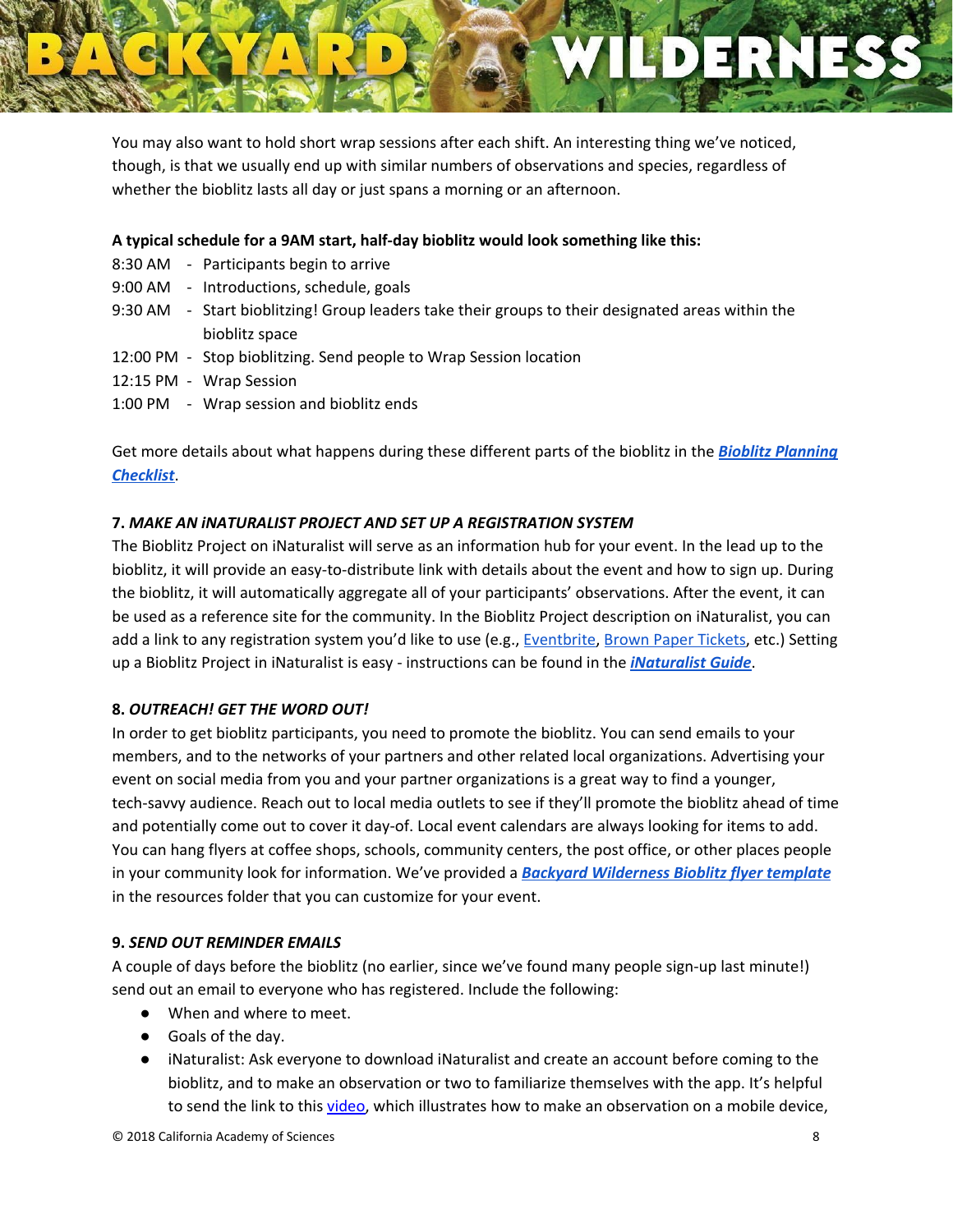and this [video](https://vimeo.com/167341998), which details how to take good photos. In addition, you could send the link to the 'Getting Started' page on iNaturalist (<https://www.inaturalist.org/pages/getting+started>).

- Let them know that not everyone needs a phone—that you will pair people up so that everyone can explore and discover and contribute. And remind them that digital cameras work fine too—they can upload their observations to the iNaturalist website after the bioblitz.
- Remind people what supplies to bring: phone, water, good shoes for walking, layers, etc.

We've provided a *Backyard [Wilderness](https://www.dropbox.com/s/o2ihb0bhlvinap5/Bioblitz%20Reminder%20Email%20Template.docx?dl=0) Bioblitz Email Reminder Template* in the resources folder that you can customize for your event.

### *THE DAY BEFORE*

The day before the bioblitz, it's good to gather all the gear you'll need both for the Bioblitz and the Wrap Session (signage, sign-in sheets, computer and projector, food, etc.) and to touch base with all of your partners, leaders and experts to make sure everyone feels prepared and has the information they need.

### *BIOBLITZ DAY*

#### **10.** *BIOBLITZ!*

There will be a lot to remember on the day of your Bioblitz, so we've provided a *Bioblitz [Planning](https://www.dropbox.com/s/xrokelk0k928584/3%29%20Bioblitz%20Planning%20Checklist.pdf?dl=0) [Checklist](https://www.dropbox.com/s/xrokelk0k928584/3%29%20Bioblitz%20Planning%20Checklist.pdf?dl=0)*. The checklist document is very detailed, but below we have laid out the high level overview and keys to a successful bioblitz.

Before your participants arrive, make sure there are signs to tell them they're in the right spot and direct them to the sign in location. It's also nice to provide some coffee, donuts, fruit, or other light snacks for your participants when they arrive.

Once the group has gathered, get the orientation going as soon as possible so you can keep the energy up and get people exploring quickly. If your starting location has a place to give a presentation, you can use the *[Introduction](https://www.dropbox.com/s/w4u5sdsowsgs1qo/Slideshow%20Introduction%20to%20iNaturalist%20%26%20Bioblitzes.pptx?dl=0) to iNaturalist and Bioblitzes Slideshow*. Be sure to follow the *[Slideshow](https://www.dropbox.com/s/h30qnfewg13rbiz/Notes%20for%20Introduction%20to%20iNaturalist%20and%20Bioblitzes%20Slideshow.pdf?dl=0) Notes* to help you remember everything. It's ok if you can't show the slideshow—the *[Slideshow](https://www.dropbox.com/s/h30qnfewg13rbiz/Notes%20for%20Introduction%20to%20iNaturalist%20and%20Bioblitzes%20Slideshow.pdf?dl=0) Notes* will probably still be useful for framing your introduction.

With or without the slide show, here are some key points to touch on:

- A bioblitz is about exploring together. *Everyone* can search and find! Be curious!
- All of the observations made in the bioblitz area during the bioblitz window of time will be automatically added to your Backyard Wilderness bioblitz project. The only thing people need to do is make observations and upload them—there is no project they need to join.
- In the Privacy Settings for iPhone and Apple devices, make sure that 'location services' is turned **ON** for the iNaturalist app and the camera. Android devices will confirm your settings are correct through the iNaturalist app.
- Each individual plant or animal should have its own observation.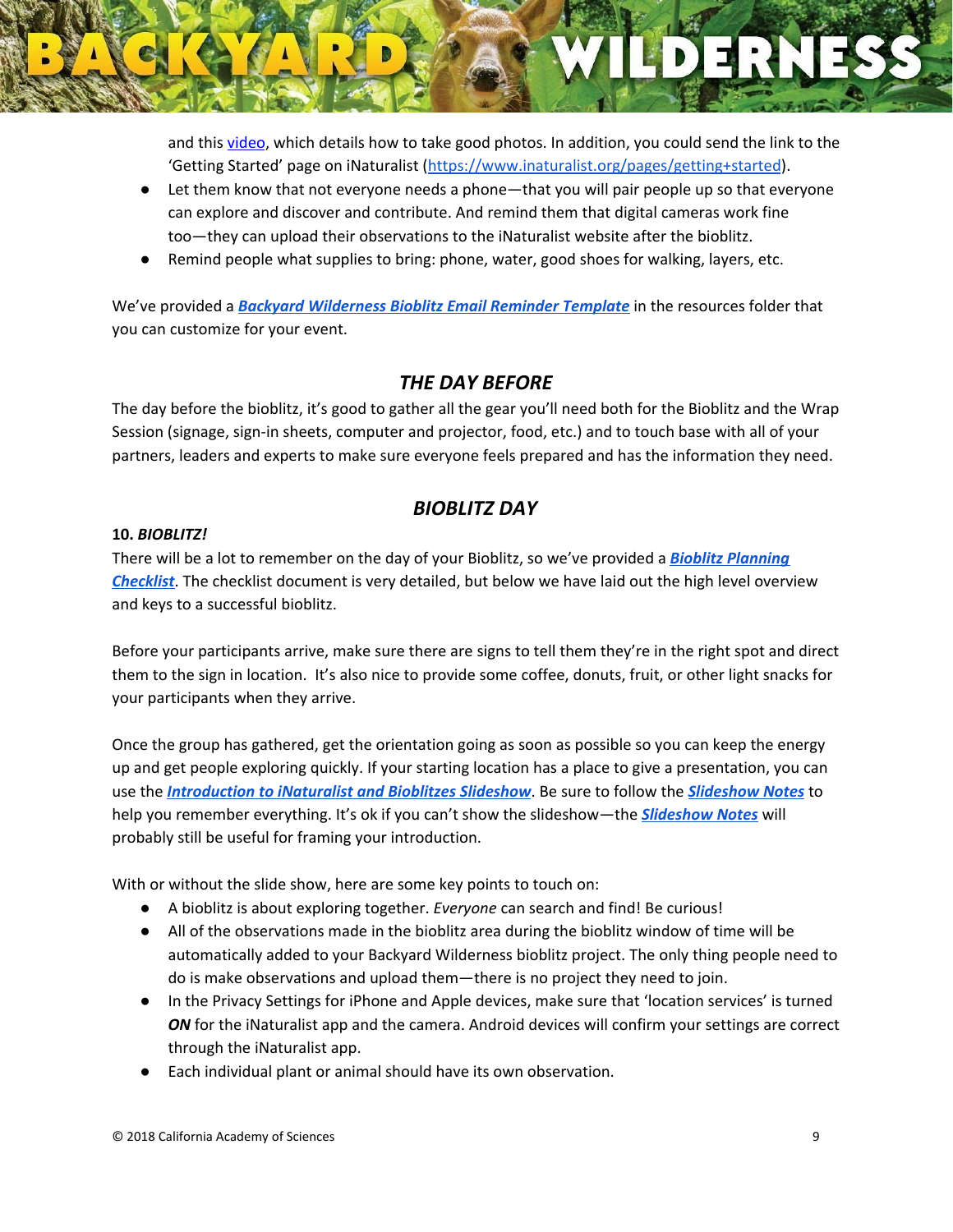- You can take more than one photo of an organism to help the community identify what you've found.
- Be sure to try out the Artificial Intelligence Species Suggestion functionality, but use it wisely. Choose suggested species that have both been *seen nearby*, and are *visually similar* to the one you find.
- Remember, be curious and have fun!

Before groups head out to make observations, introduce the leaders of each group and describe where they will be headed. One group may be walking further or tackling a steep trail, etc. Maybe sure participants know what type of experience they are getting into, if the groups will be going to different places. That way participants can decide which group they would like to join. Try to keep the groups relatively even and no bigger than 10 people for two leaders. If you have a group that is geared for small children, let people know that now, but also let families choose whichever group they like for their family. Don't force families to be in the 'kid group' if they don't want to. If people don't have a phone, tablet, or camera, make sure they are paired up with someone who does.

Be sure to go over safety reminders that are pertinent to your bioblitz area (e.g., be careful reaching into places you cannot see, look out for poison oak/ivy, be aware of ticks, etc.); any rules your park may have (e.g., stay on trail, no climbing trees, etc.); where to get first aid help; location of the restrooms; and other important information and logistics.

Remember, one person should stay at your sign-in location for the duration of the bioblitz, to help direct late-comers, answer questions, and remind people who need to leave early to upload and share their observations. (If you are meeting at a staffed location, like a library, community center, or museum, this may not be necessary, just make sure staff can direct late-comers.)

#### **11.** *WRAP SESSION*

Beyond getting people to upload their observations, wrap sessions allow for sharing of observations (who saw something cool or unexpected?); helping people get IDs (this is a great time to point out people with expertise in certain areas); handing out additional materials (the *Backyard [Wilderness](http://tylermifflin.com/uploads/movieFiles/3_CI_completebackyardwildernesseducatorguide(grades3-8)%20(1).pdf) [Educational](http://tylermifflin.com/uploads/movieFiles/3_CI_completebackyardwildernesseducatorguide(grades3-8)%20(1).pdf) Guide* and *Family [Activity](http://tylermifflin.com/uploads/movieFiles/0_EF_natureplayfamilyguidefinal.pdf) Guide*, book lists, etc.); and thanking participants. Providing snacks is always nice too! You can use a computer and projector to show everyone your iNaturalist bioblitz project page and look at the stats. The observations made during the bioblitz, leaderboards (who has made most observations and found the most species), and overview stats (total number of observation, total number of species, species breakdown by taxa, etc.) will all be on your project page once your bioblitz starts, and are constantly updated as new observations come in. The Wrap Session is also a good opportunity to provide more information about your and your partners' organizations.

Remind the bioblitz participants to check the bioblitz project and their observations after the bioblitz to see if people have left them comments or identifications. Let everyone know that iNaturalist is not just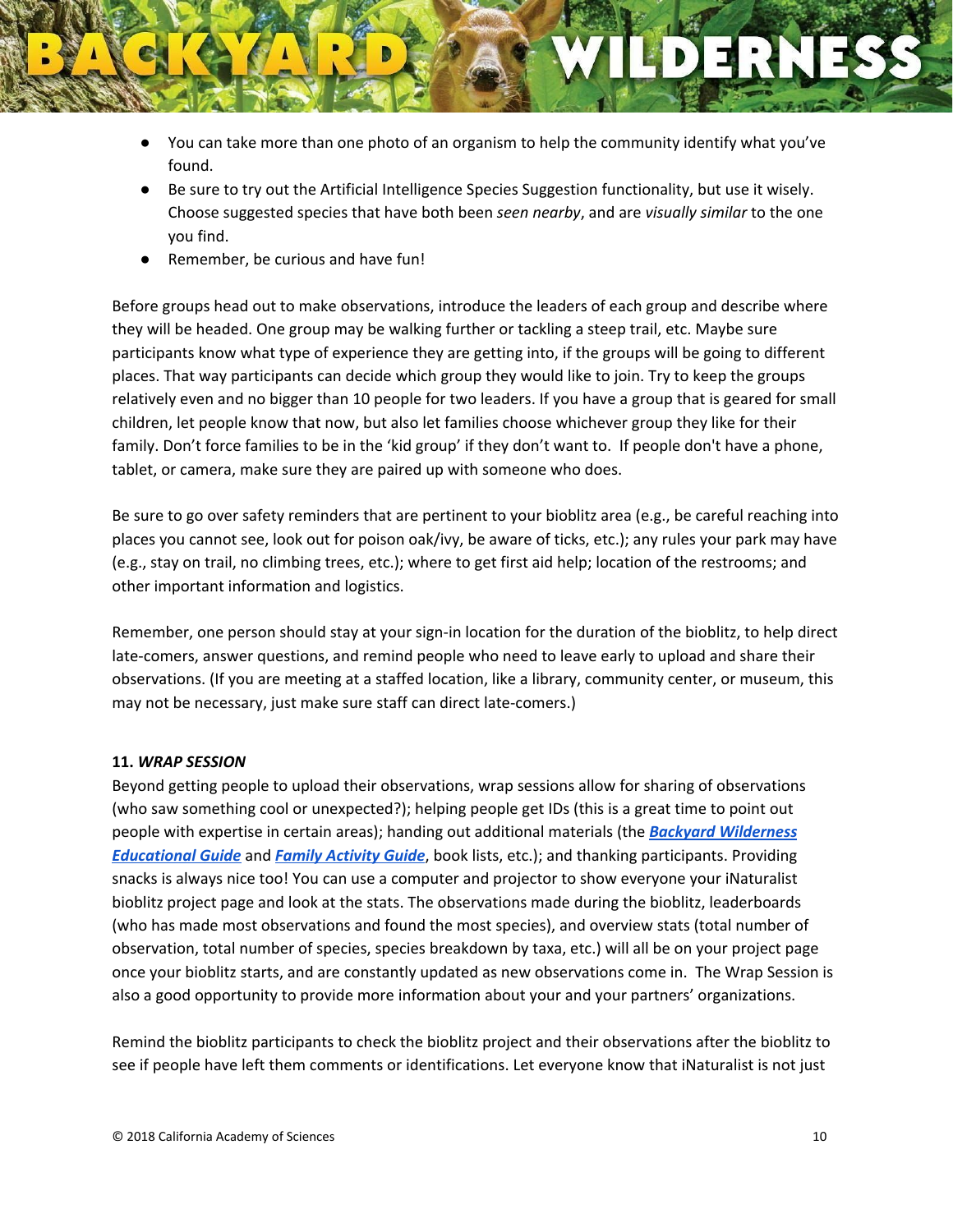for bioblitzes—they can continue to use it in parks and open spaces, on their walk to work, in their backyards or schoolyards, on vacations—wherever they see nature.

And if you haven't done so already, please introduce your participants to SEEK, the new kid-friendly nature scavenger hunt app from iNaturalist. SEEK is a fun and educational app that encourages outdoor exploration and learning by sending kids out to find, document and identify the wildlife around them.

The app is COPPA-compliant. It uses iNaturalist data to create treasure hunts customized to the user's area, then uses artificial intelligence to identify what they see and award badges for positive identifications. The app doesn't share any location or other information with the iNaturalist community, which makes it a safe and easy citizen science entry point for kids and adults alike. SEEK connects users to nature nearby, helps them learn about the species they find, and rewards them with badges when they are successful! Currently in iOS only. Learn more in the *SEEK [Guide](https://www.dropbox.com/s/ipjvtpha4koxyhm/5%29%20SEEK%20by%20iNaturalist.pdf?dl=0)*.

### *AFTER YOUR EVENT*

#### **12.** *FOLLOW-UP WITH YOUR PARTICIPANTS*

A week or so after the bioblitz, send out a follow-up thank you email to participants. Highlight some interesting things that were found during the bioblitz, and be sure to share the total numbers of observations and species. Adding photos of organisms and of the bioblitz itself is always nice. Remind people that they should check back in with the iNaturalist project page to see if anyone has added IDs to their observations, and to help add IDs to others' observations. Encourage participants to keep using iNaturalist to make observations on hikes, walks and in their backyards. Encourage participants to try the SEEK app, and make sure they know about any upcoming biblitzes you may have planned.

#### **13.** *DO IT AGAIN*

Now that you have a bioblitz under your belt, plan another! It can be really fun to bioblitz the same place every year or every season, or to find a new place to explore. Get your community to keep exploring and to stay curious about their very own Backyard Wilderness!